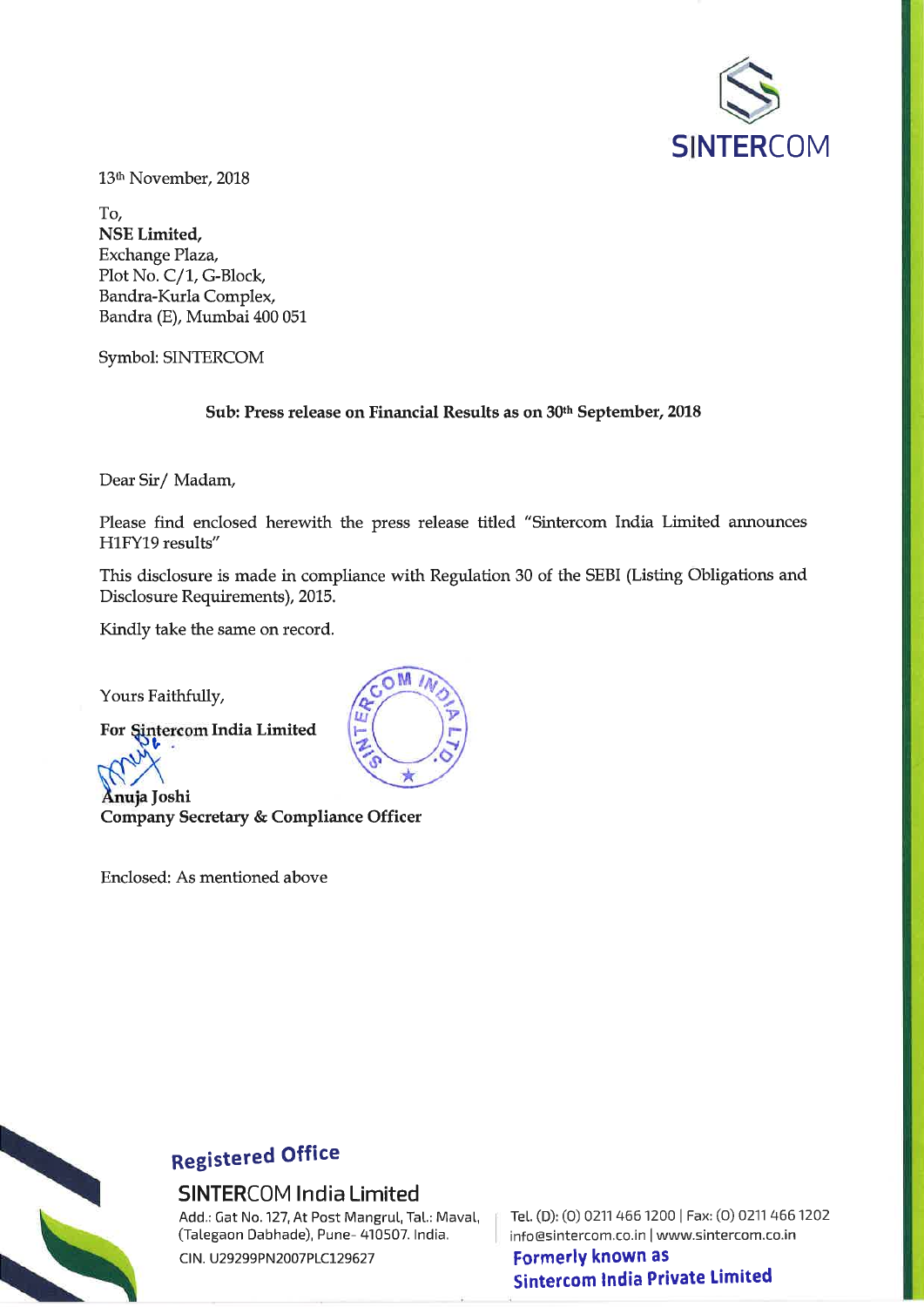

## **SINTERCOM India Limited**

Registered Office: Gat No. 127, At Post Mangrul, Tal‐Maval, Talegaon Dabhade, Pune 410 507 (India)

## **SINTERCOM India Limited announces H1FY19 results**

## **H1FY19 Highlights**

## **Revenues up 17% y‐o‐y to Rs. 42.31 Cr**

## **PAT up 47% y‐o‐y to Rs. 3.40 Cr**

Pune, 12<sup>th</sup> November, 2018: SINTERCOM India Limited, a leading automotive sintered components manufacturer, has announced its financial results for the half year ended September 30, 2018.

### **H1FY19 performance overview**

- Revenues from operations at Rs. 42.31 cr, y‐o‐y growth of 17%
- EBITDA at Rs. 9.62 crore; y‐o‐y growth of 13.3%
- PAT stood at Rs. 3.4 crore; y‐o‐y growth of 47%
- EPS for H1FY19 stood at Rs. 1.41 as compared to Rs. 1.21 for H1FY18

### **For the half year ended September 30, 2018:**

Revenue from operations for the half year ended September 30, 2018 stood at Rs. 42.31 crore, a growth of 17% year on year (y‐o‐y). Earnings before interest, tax, depreciation and amortization (EBITDA) in H1FY19 stood at Rs. 9.62 crore, up 13.3%.

The company reported a healthy increase of 47% in PAT to Rs. 3.4 crore for H1FY19, as compared to Rs. 2.32 crore in the corresponding period of last fiscal. The company's H1FY19 PAT margin stood at a robust 8.05%, as compared to 6.41% in H1FY18.